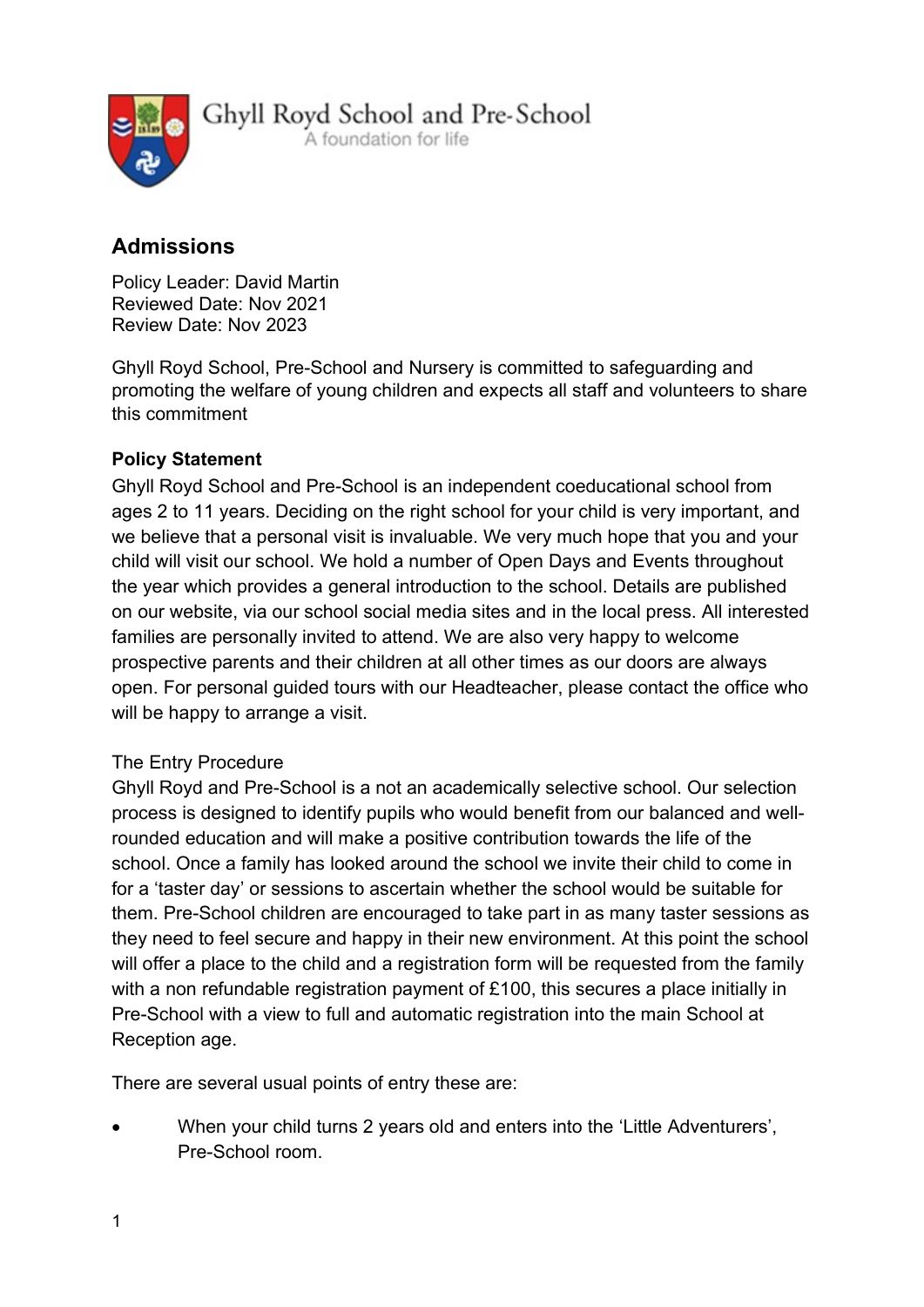- Entry into our Pre-School, 'Great Explorers' room in the year before Reception.
- Entry into Reception in the September after your child turns 4 years old.

We may also have places in other year groups. For Key Stage 2 pupils and in certain instances where there are places available in classes there may be Scholarships available. These Scholarships enable children who are able to evidence exceptional ability not only academically but musically, artistically or in the sports arena. Further information can be found on our website.

Pre-School offers many permutations of attendance for parents. The school office will be very happy to discuss different options that are available. Entry into the Pre-School is at 2+ and pupils may attend either part-time (morning or afternoon sessions) or full-time (whole day session). Places are offered according to the date on which a completed Registration Form and payment is received with priority given to siblings.

Pupils who attend Pre-School and pupils who attend external Nurseries may register to attend our Reception School Class. We reserve the right to withdraw the offer of a place at our School and Pre-School if information becomes available that contravenes the criteria for admissions. An appeal may be made in writing to the Chair of Governors.

If, in the opinion of the School, a child is not flourishing in the school environment because of a previously known but not disclosed (by Parents or Guardians) learning or behavioural difficulty, an alternative educational experience may be suggested. If reasonably possible a term's notice will be given by the school.

In the event of over-subscription in the Pre-School and Reception year groups, preference will be given to those who have been on the waiting list the longest and/or have a sibling of a child already at the school. Parents will then be informed if a place becomes available.

## Equal Treatment

We welcome applications from pupils with as diverse a range of backgrounds as possible. This enriches our community and is vital in preparing our pupils for today's world. Ghyll Royd School and Pre-School is committed to equal treatment for all, regardless of their race, ethnicity, religion, sexual orientation or social background.

## Additional Learning Needs

We do not discriminate in any way regarding entry. We welcome pupils with additional learning needs, providing that our environment can offer them the support that they require. We welcome pupils with physical disabilities provided that our site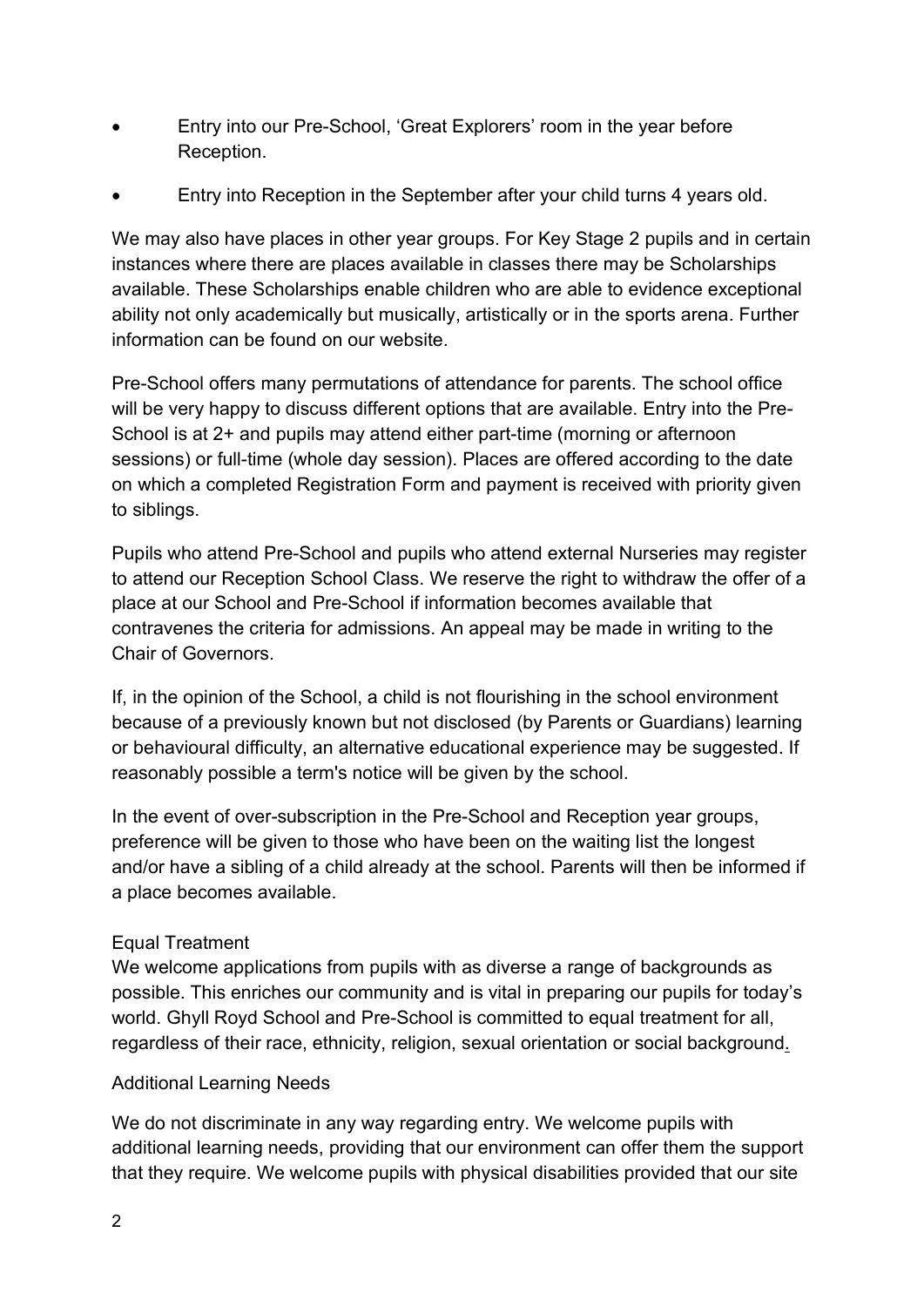is accessible to them; please see our SEN Policy. However, we advise parents of children with special educational needs or physical disabilities to discuss their child's requirements with us before or during their tour of the school so that we can discuss adequate provision for him/her. Parents should provide a copy of an Educational Psychologist's report or a medical report to support their request, if available. Any reports from previous schools should be submitted to the School prior to arrival. We will discuss thoroughly with parents and their medical advisers the adjustments that can reasonably be made for the child if he/she becomes a pupil at the school. This will enable the School to determine if their needs fall within the scope of our Learning Support provision (this may be at additional cost) and to determine if the nature of the School site can accommodate the needs of those children with physical disabilities.

Where the school considers that the admission of child with additional needs would prejudice the provision of efficient education or the efficient use of resources at the school it may refuse to admit that child even though there are places available.

## **Scholarships**

From Year 3 Ghyll Royd School offers a number of scholarships each year for excellence in: Academic subjects, All-Rounder (academic + either music, sport or drama), Music, Sport and Art.

Scholarships are designed to reward excellence and to celebrate exceptional talent. In recognition of this achievement, the scholar is offered a reduction in the fees throughout his/her time at Ghyll Royd School. In addition, music scholars may be offered free tuition in musical instrument[s]. Parents are asked to indicate on the registration form whether they wish to apply for a scholarship. Details of the arrangements will be sent to all who express an interest.

We encourage parents of scholars who anticipate that they will experience difficulty in meeting the balance of the tuition fees to apply at the same time for one of the school's means-tested bursaries described below, when they register their child.

Scholarships are held for the duration of a pupil's time at the school, provided his/her conduct and attitude to learning is satisfactory. An annual review process takes place.

Details on all current scholarships available are published on our website

#### **Bursaries**

Ghyll Royd School's bursary programme is designed to make it possible for as many as possible of those who are awarded a scholarship or exhibition to take up a place.